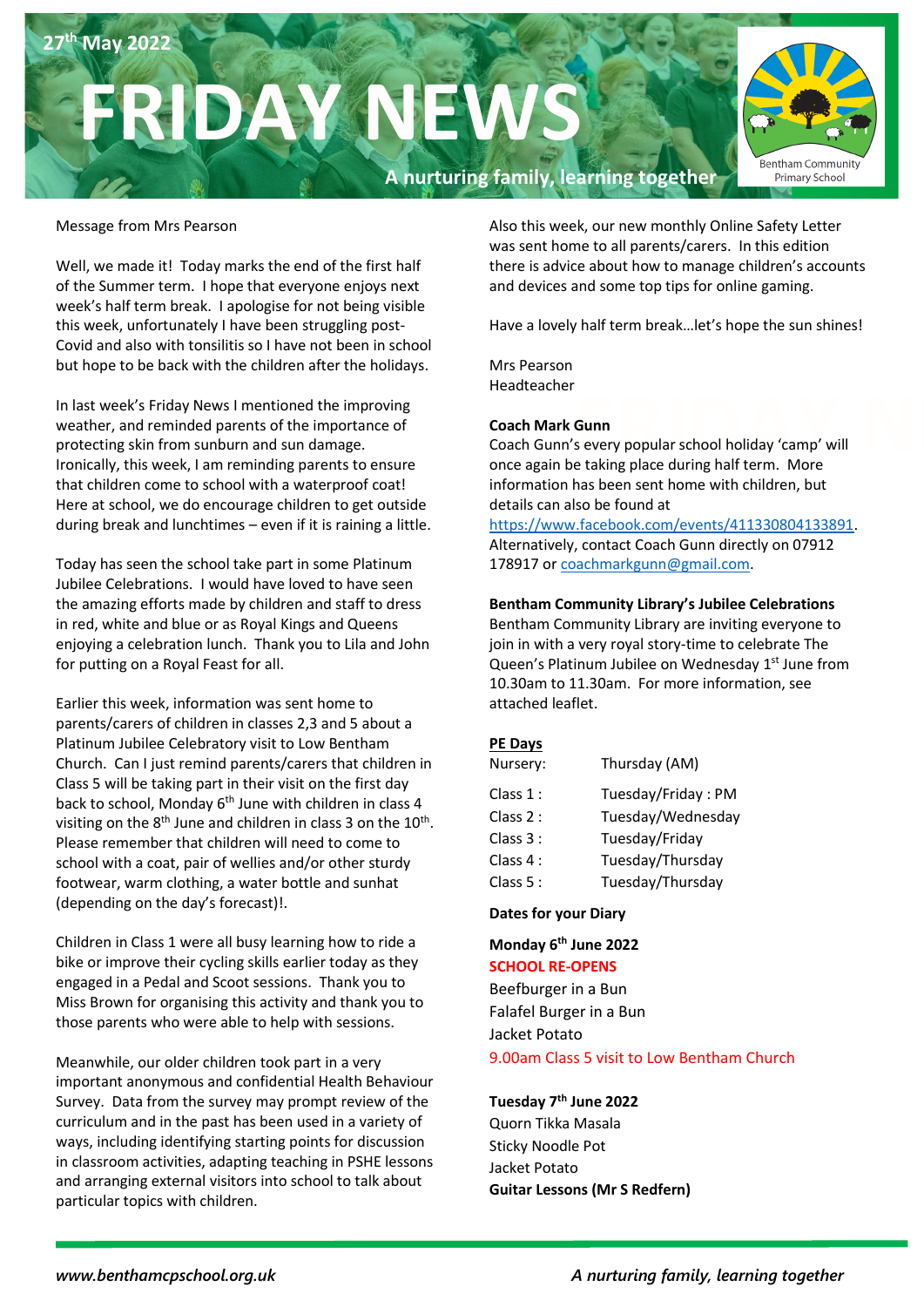

3.30pm – 4.20pm After School Basketball Club (Years 2/3)

**Wednesday 8 th June 2022** Roast Chicken Stuffed Courgettes Jacket Potato 9.00am Class 4 visit to Low Bentham Church 11.00am Class 5 on-line Careers Conversation 1.00pm Year 6 QES Transition (Alison Hooper)

**Thursday 9 th June 2022** Pork Sausage Roll Summer Vegetable Quiche Jacket Potato

**Friday 10th June 2022** Fish Fingers Cheese and Onion Pastry Jacket Potato 9.00am Class 3 visit to Low Bentham Church 10.00am Voice Lessons (NYCC MUSIC SERVICE) 9.30am – 11.00am Baby and Toddler Group in the School Hall.